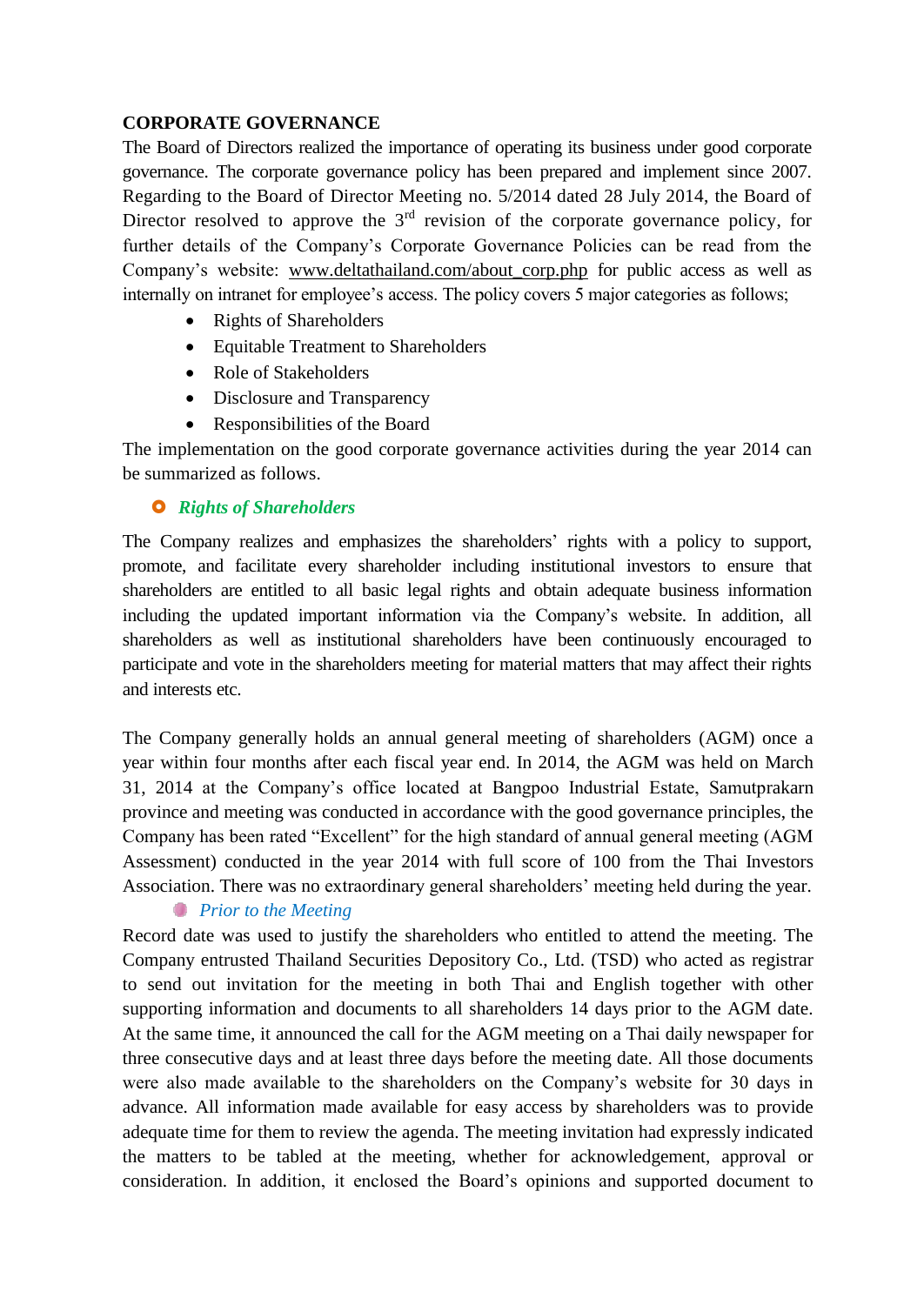ensure that shareholders had sufficient information to consider all issues. To be well prepared for the meeting day, the Company provided a list of necessary evidences must be presented to identify themselves and a proxy form (as outlined by the Ministry of Commerce) to facilitate the shareholders who cannot attend the meeting and wish to give proxy to others.

In addition, the company always inform and invite institutional investor to join the the meeting as well as facilitate them by arranging proxy and related documents collection when they can't participate the meeting.

#### *On the Meeting Date*

The Company provided shuttle services at The Stock Exchange of Thailand building for shareholders who wished to attend the Meeting. On meeting date, attendance registration commenced not less than 1 hour before the meeting started. Shareholders who came late were allowed to vote for the remaining agenda and shall constitute part of the quorum starting from the agenda item for which they are in attendance and can exercise their voting rights unless the Meeting states otherwise. Barcode system had been employed to facilitate the attendance registration and vote count. Duty stamps were available to shareholders without charges.

In the meeting, all directors attended the meeting. The Chairman of the Board, Chairman of all sub-committees, the President and other key management members such as Chief Financial Officer (CFO) and the external auditor were presented in order to listen to the shareholders' opinions or suggestions and also answered any questions they might have similar to what were done in prior year. The company had implemented its registration and vote count systems which could demonstrate the result of the vote count immediately. Before the meeting started, the Company notified number of shareholders who attended the meeting in person and proxy, and clarified voting procedure and vote count method. With regard to the voting criteria, each share is eligible for one vote and an ordinary resolution requires the majority votes (except the voting on a special resolution, the meeting must comply with the Company's Articles of Association and/or relevant laws). Votes are not allowed to shareholders who have interests related to any particular agenda. For the election of directors, individual votes are required. At the time of voting, in order to expedite the process, only the ballots voted for objections and abstentions were collected and deducted from total votes which attended the meeting and eligible to vote. In regard to the agenda on compensation to directors, the company notified shareholders for their consideration, the amount that each director received in form of remuneration and meeting allowances. There was no any objection or request for re-inspection from shareholders on such arrangement. The meeting proceeded according to the agenda and had no additional item without prior notification to shareholders. The preliminary voting results were reported openly at the meeting. A representative from, Allen and Overy (Thailand) Co., Ltd, was appointed to help inspect the vote count. During the meeting, shareholders were allowed to voice their opinions and raise questions in appropriate time. In fact, shareholders may submit their questions by e-mail to info@deltathailand.com, mail or fax to the Company before the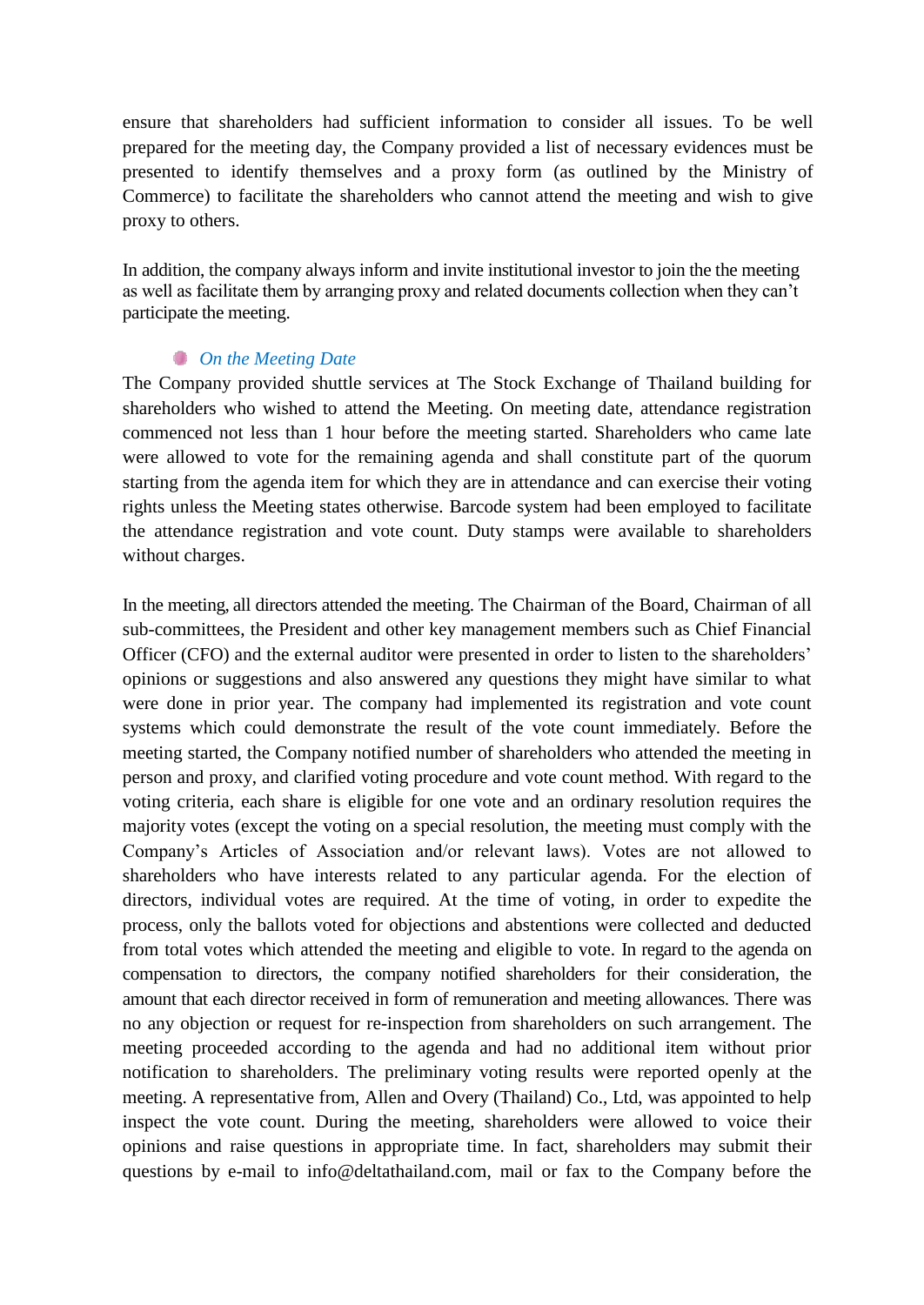meeting date. This year, the Company had disseminated the invitation to shareholders to send their questions or opinions on the Company's website since October 15, 2014. Generally, the company secretary will review and gather the questions before submitting to the Board of Director for their consideration. However, in the meeting, the Board will principally attend the questions that related to the Company's operations or considered to create material impact on the operating results. There was no question proposed in 2014 Annual General Meeting.

# *After the Meeting Date*

Minutes of meeting recorded in writing every resolution, showing the number of approval, objection and abstention votes for each agenda. Questions, response, and opinions arose during the meeting were documented in order to examine afterwards. Report of the meeting had been disclosed on the website of the SET as well as and the Company's within 14 days after the meeting date (Please find further details in the 2014 Minutes of Annual General Meeting posted on the Company's website)

# *Equitable Treatment to Shareholders*

If the shareholder is unable to attend the meeting, the shareholder may give a proxy to a person or to the Company's nominated independent directors to attend the meeting and vote on his/her behalf by completing and sending to the Company a proxy form enclosed with the invitation for the meeting or by downloading the proxy form from the Company's website.

In addition, the Company opened for the shareholders to propose additional agenda and to nominate candidate to be director of the Company in advance. Procedures and details were disclosed on the Company's website during 1 October - 31 December 2013. Generally, the company secretary will review and gather the additional agenda and director nomination before submitting to the Board of Director for their consideration, but none had exercised the rights. For 2015 annual general meeting of shareholders, the Company also provided this opportunity to shareholders during the period of 15 October - 31 December 2014.

# Insider Information Policy

Under the Company's policy, the inside information is restricted to the executives from the middle to the top levels. All employees are prohibited from taking the Company's document or information for personal use, or bring outside the Company. Use of inside information without permission or lead to any damage is deemed serious wrongful conduct for the equitable treatment protection of shareholders from gaining advantage by concerned. The prohibition of usage of inside information for securities trading is formally written in the Company's Code of Conduct Guideline to urge employee's awareness. This also includes prohibits the trading activity by director within 1 month prior to public announcement of the Company's operation result through the SET.

Moreover, The Company has policy that its directors and executives must disclose the information on the securities holding by themselves (including their spouses and minor children) to the Office of the Securities and Exchange Commission (the Office of the SEC) within 3 days after the change of ownership of Securities taken place and inform the Company's secretary to report the Board of Directors accordingly.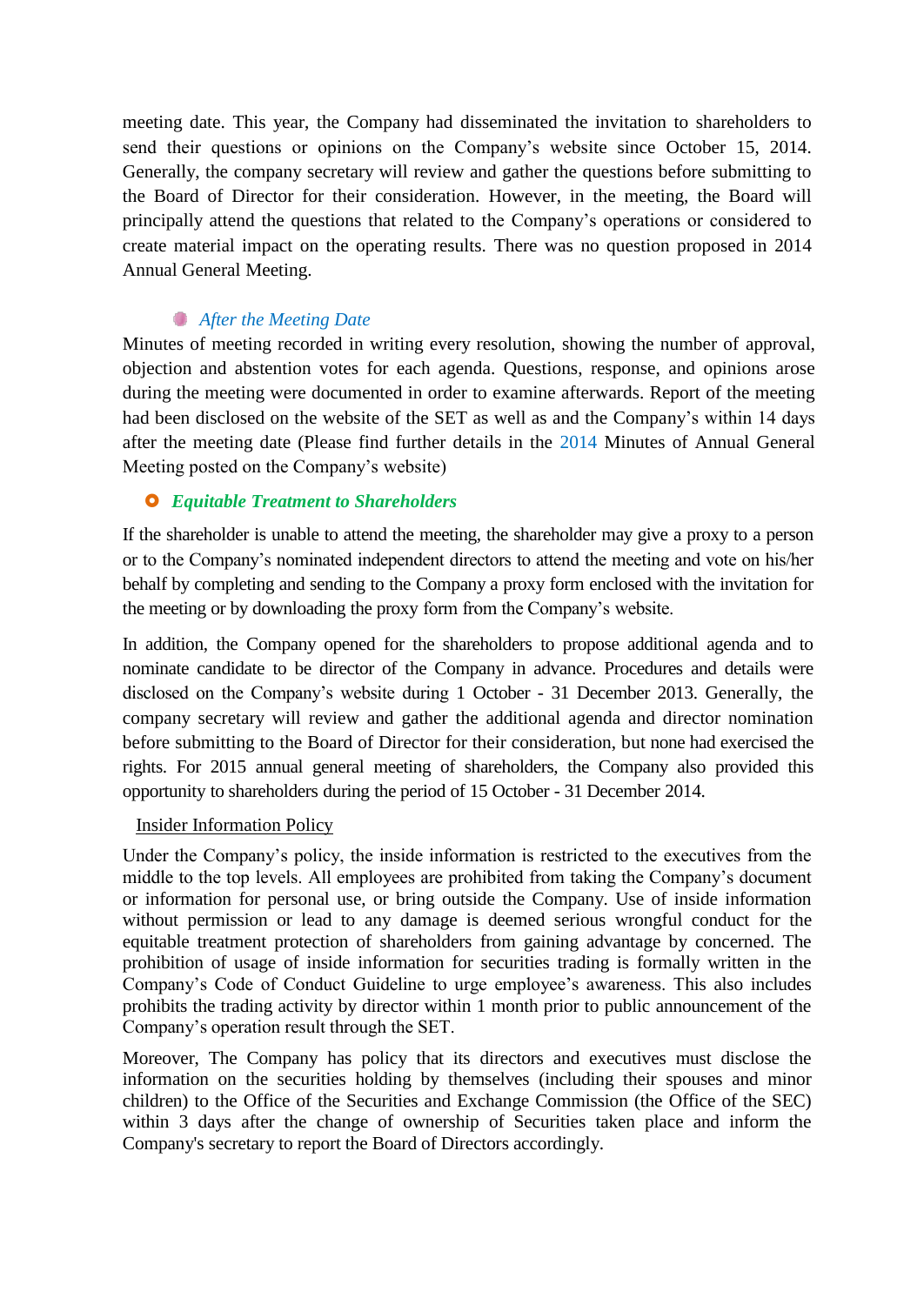#### Prevention on Conflict of Interest

In general practice, decision making of the directors and executives must come out in a way to enrich the Company's ultimate benefit. In case of having conflict of interest, the directors or the executives shall submit the issue to the Board or the shareholders' meeting for their consideration on necessity to execute such transaction and potential impact on the Company if the matter is approved. At the time of voting on the issue, the person who has conflict of interest is not allowed to vote. According to the recent Securities and Exchange Act, the directors and executives of the Company have filed their and their related persons' report on their interest with the Company with an extra copy to the Chairman and Audit Committee Chairperson of the Company through the company's secretary. And such reports are required to update annually and submit to the Company. In addition, the Company also deals with related party transaction as regulated by the Capital Market Supervisory Board and also disclosed inter-transaction with its affiliates in the Company's financial statements and in the annual information disclosure form (Form 56-1). In 2014, there was connected transaction during the year as follow;

- Delta Greentech International Holding Ltd (a wholly owned subsidiary of the Company), has entered into a related party transaction by signing the sale and purchase agreement regarding disposal of investment in Delta Greentech SGP PTE Ltd. for 5,499,102 shares or 45.17% of its total issued shares with Delta International Holding Ltd., a subsidiary of Delta Electronics Inc. (DEI), a major shareholder holding approx. 21% direct and indirect in the Company at the price of USD 12.93 million (approx Baht 423 million) or 1.77% of net tangible assets (NTA) of the Company and 1.16%, based on the method of Value of Consideration received, compared with total assets of the Company's consolidated balance sheet as of 31 Dec 2013). The fair market value was based on net asset value which has adjusted the investment value of Delta Greentech (China) Co.,Ltd with the fair market value by using Income Approach appraised by an independent party on 17 Sep 2012. Fair Market Value is based on Net Asset Value (NAV), which has been adjusted with the investment value of Delta Greentech (China) Co., Ltd with the fair market value by using Income Approach appraised by an independent party on 17 Sep 2012. Fair Market Value is assessed in a range of USD 2.16 – 2.34 /share. After this transaction, the Company or its subsidiary will no longer hold any share in DG SGP.
- DET International Holding Limited (a wholly owned subsidiary of the Company), has entered into a related party transaction by signing the sale and purchase agreement regarding disposal of investment in Delta Electronics Europe Ltd (DEU) for 500,000 shares or 100% of its total issued shares with Delta International Holding Ltd., a subsidiary of Delta Electronics Inc. (DEI), a major shareholder holding approx. 21% direct and indirect in the Company at the price of USD 3,66 million (approx Baht 119 million) or 0.5% of net tangible assets (NTA) of the Company and 0.49%, based on NTA of the asset to be disposed, compared with the NTA of the Company and its subsidiaries as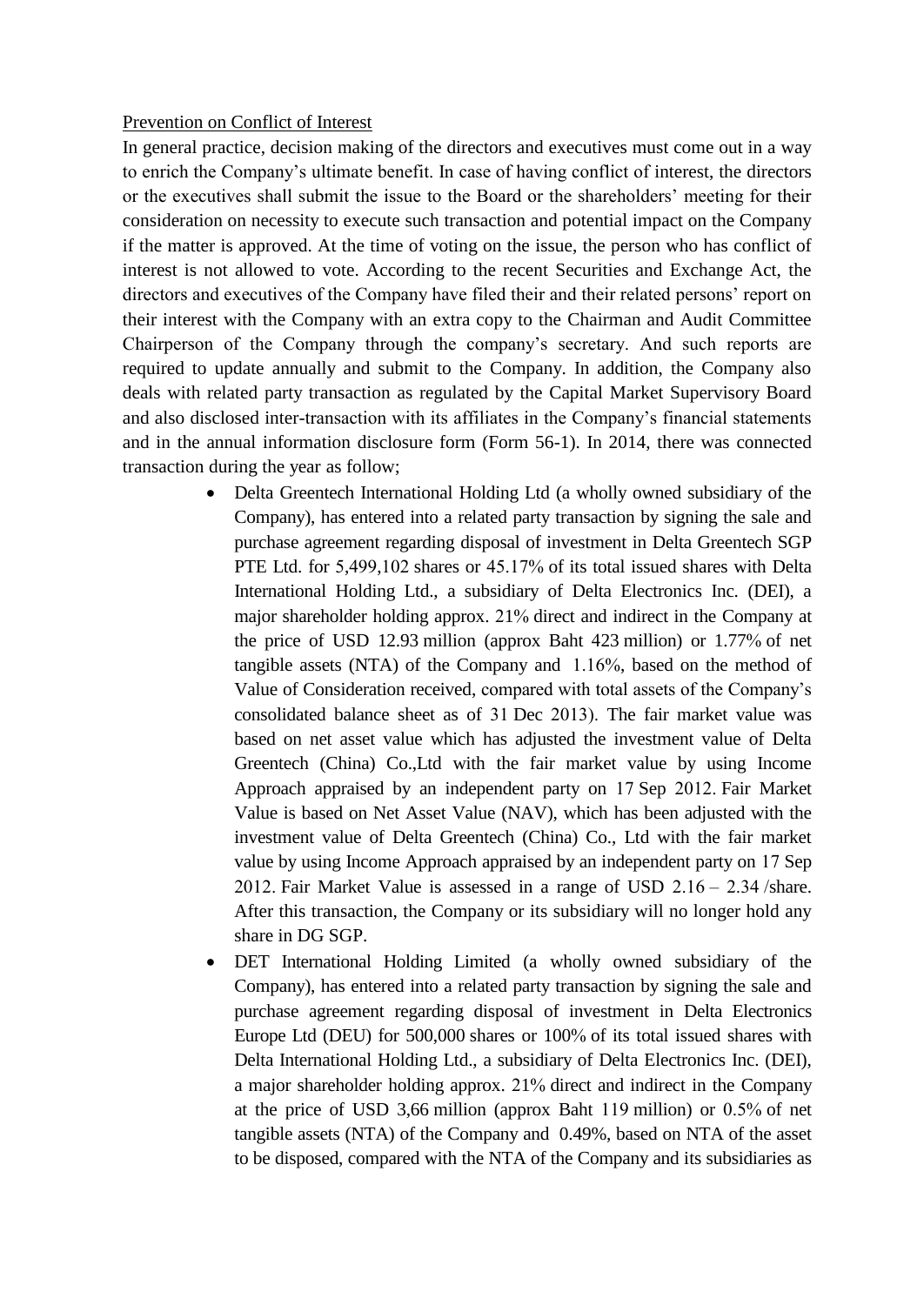of 30 June 2014. The fair market value by using Asset-Based Approach based on net book value as of 30 June 2014.

Directors of the Company was no any other different opinion from directors or Audit **Committee** 

# *Role of Stakeholders*

The Company has contributed extensively to the rights of all stakeholder groups such as shareholders, customers, employees, business partners, Competitor, creditors and society in accordance with laws or agreements with the Company. The Company opened various passages to accept suggestions or complaints from all stakeholders.

The Company also has other guidelines to treat each specific stakeholder groups as follows;

#### **Shareholders**:

The Company aims to bring a long-term sustainable growth to its business, thereby enhancing the Company's value and ultimately providing favorable returns to its shareholders and paid dividend consistently at a satisfactory rate. In fact, from 2010 to 2014, dividend payout ratio averages 50% - 69% of net profits annum. In 2014, the company, Delta Electronics (Thailand) pcl (DELTA), has been added to MSCI Global Standard Indexes. This addition makes the company become known and widely accepted by investors globally. Moreover, providing an outstanding performance during the past three years, the company wins "SET Awards 2014" in the Category of "Best Company Performance" for its excellent results among listed companies with SET market capitalization of over THB50 billion. The company will manage to sustain capabilities in order to continue supplying superior return to investors.

MSCI Index (Morgan Stanley Capital International Index) is designed as a benchmark for foreign institutional investors to measure the return on investment.

#### **Customers:**

\_\_\_\_\_\_\_\_\_\_\_\_\_\_\_\_\_\_\_\_\_\_\_\_\_\_\_\_\_\_\_

The Company has policy to its mission to provide products, services and solutions under short to long term contracts to fulfill customer's requirements. In addition, the Company has policy to produce quality product in accordance with international standards to gain customer's confidence and satisfaction.

#### **Employees:**

The Company deems human resource its greatest asset. Competitive compensation and equal career opportunities are provided on the basis of their aptitude and capability. In addition, all the employee have their rights to join any assembly or social group (G4-11). Domestic and international trainings are organized regularly to enhance their skills. The relevant policies have been determined as follows.

- **o** The Policy of Working Safety, Health, Hygiene & Environment
- **o** The Policy of Labor Relations
- **•** The Policy of Employee's Remuneration
- **•** The Policy of Human Resources Management
- The Policy of Activities Misconduct, Harassment and Unfair Treatment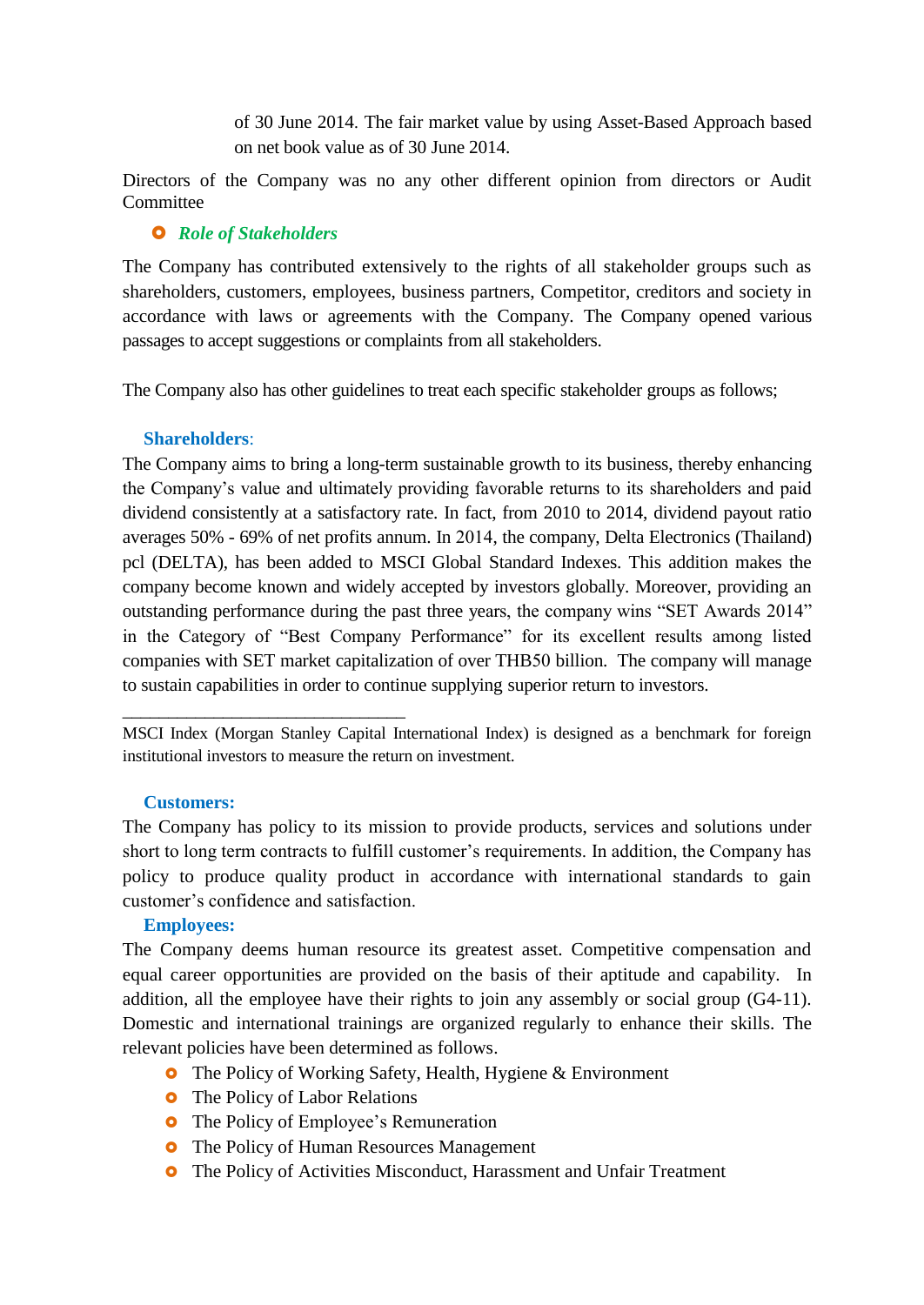(The detail of the policies above, please see the Corporate Governance policy from the Company's website: [www.deltathailand.com/about\\_corp.php\)](http://www.deltathailand.com/about_corp.php)

# **Business Partners**:

The Company will respect the rights and treat business partner equally and fairly and perform according to the agreement or conditions as agreed.

#### **Competitor**:

The Company has a policy of promoting free competition under the fair rules which is also respected on professional basis under the rules of sound competition defined in Company's Code of Conduct which complies with Electronics Industry Code of Conduct (EICC).

#### **Creditors**:

The Company will strictly comply with the agreements and agreed conditions. In the case of non-compliance with any of the conditions, it shall inform the creditors promptly in order to jointly solve the problems by applying reasonable principles. The Company will keep conducting business with efficiency and effectiveness as to maintain the sustainable growth and financial stability for gaining creditor's confidence. During the past year, the Company and its subsidiaries have a good relationship with financial institutions in fully comply with borrowing obligation both in terms of debt repayment and other agreeable conditions.

#### **Society and environment:**

The Company is committed to conducting business according to the Company's Corporate Social Responsibility Policy. The policy shall provide guidelines for the directors, management and employees to operate our business ethically with transparency, accountability, and respect for human rights and fair treatment to all stakeholders.

As a global corporate citizen, we support international standards such as the Electronic Industry Code of Conduct (EICC), the Universal Declaration of Human Rights, the International Labor Office Tripartite Declaration of Principles and Global Reporting Initiative (GRI).

For the activities with stakeholders, please find in the section of CSR report

# *Whistle Blowing and Complaints*

Company has policy to support and encourage employees and stakeholders to make complaints on misconduct. By the policy, they can provide clues concerning the wrongful acts including any unlawful activity, any behavior against the rules and Code of Conduct of the Company to the management or board of directors. This is to ensure the Company's transparent and efficient operations of the Company. The Company has established the following communication channels to allow all stakeholders to provide their feedback or file complaints concerning this issue.

- Communication channel for Delta employees
	- (1) Head of the unit the employee belongs to.
	- (2) Head of audit department, head of human resources department or head of legal.
	- (3) Local external opinion box.
	- (4) Email: [whistleblow@deltathailand.com](mailto:whistleblow@deltathailand.com)
- Communication channel for other stakeholders
	- (1) Opinion Box (PO Box 50, Bangpoo, Samutprakarn 10280);
	- (2) Email: [whistle@deltathailand.com](mailto:whistle@deltathailand.com)
	- (3) Website: [www.deltathailand.com](http://www.deltathailand.com/)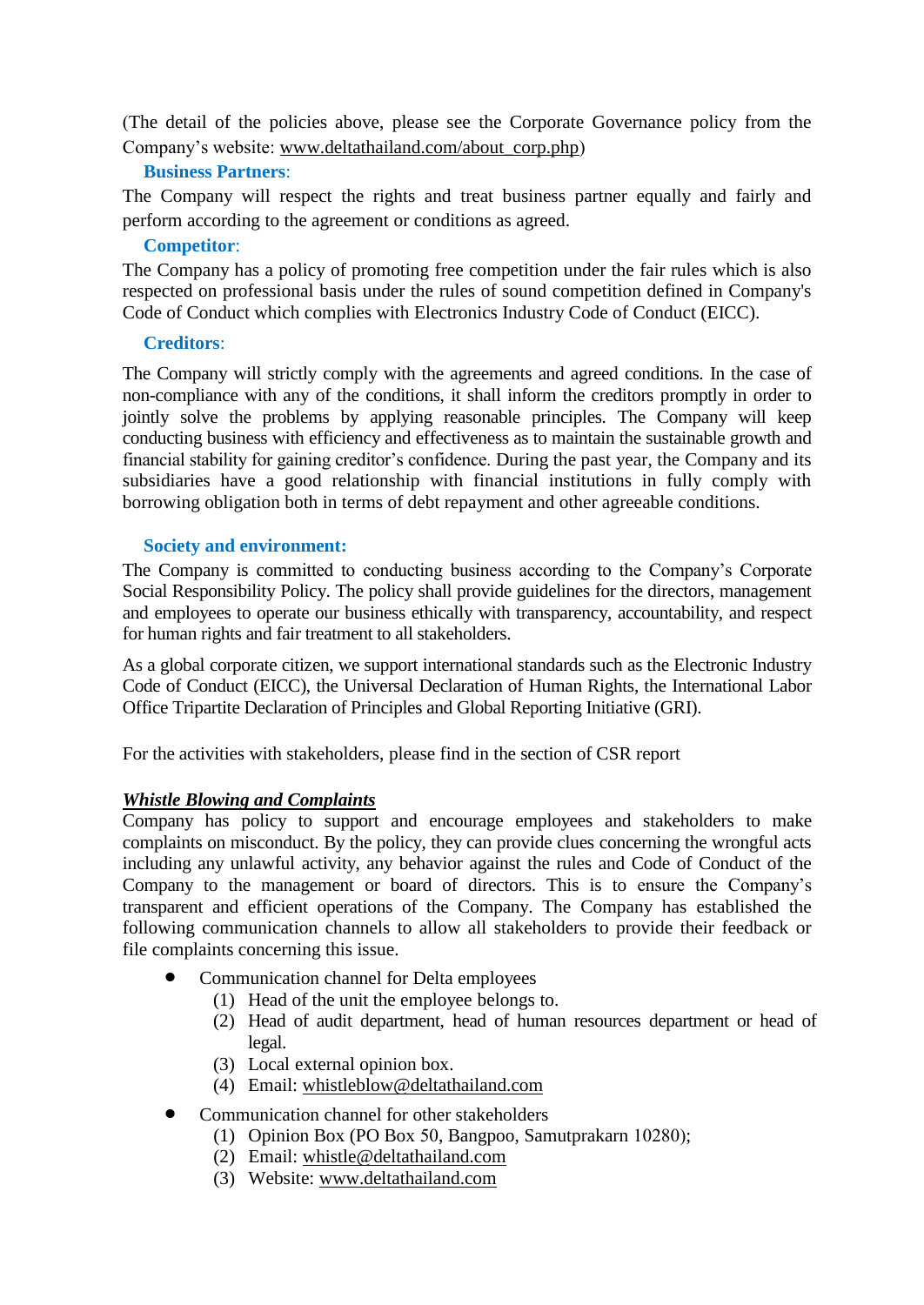The board's secretary will gather and submit the complaints to the executive committee or the audit committee or the board, depending on the relevance of the complaints

The details of the concerns and issue will be kept confidential in order to avoid an infringement of privacy.

#### *Action against corruption*

The company has signed on the declaration of intent in establishing Thailand's Private Sector Collective Action Coalition against Corruption. On May 2014, shown on the 314 rank of ratification sign-up is the signature of the President who represents the company in affirming intention to combat all kinds of corruptions. The company performs selfassessment and set out measures to combat corruption.

The Board of Directors Meeting No. 3/2014 held on 31 March 2014 approved the adoption of the Anti-Corruption Policy in order to rule out principles, set practice guidance, arrange communication and provide training in the area of anti-corruption to make clear to all employees. The company is open for suggestions and complains from all stakeholders. More details on practice guidance can be found from the company's website [http://www.deltathailand.com/th/about\\_corp\\_anti\\_corruption.php.](http://www.deltathailand.com/th/about_corp_anti_corruption.php)

# *Disclosure and Transparency*

The Company has the policy to disclose data and information accurately, adequately and timely so as to allow stakeholders to know about operating performance, financial position, key developments and information such as financial statements, annual report and disclosure Form 56-1, in both Thai and English language. Such information is available on websites of relevant authorities such as the Stock Exchange of Thailand (SET) and the Securities Exchange Commission (SEC) as well as on the Company's website www.deltathailand.com. Interest persons may telephone or email to request for more information at info@deltathailand.com. The Company also has investor relations unit to provide information to shareholders, investors, securities analysts, and others and they can be reached at investor@deltathailand.com.

In 2014, with support from SET, the Company organized press conference quarterly to clarify its operating results to securities analysts, reporters and general investors and for those people to meet with its executives in a bid to nurture confidence of all stakeholders. In addition, meetings were also arranged by Investor Relations unit from time to time in order to provide information to both local and oversea securities analysts and investors. Since most local and foreign investment companies invests in our stocks for long term holding, the company's investor relations does offer periodical updates for investors in the region by joining conferences and events a few times each year. For investors in other regions, conference calls are normally set up upon request. In 2014, the company was awarded "Best Senior Management IR Support" from Alpha Southeast Asia Magazine. The winner of this award was based on the poll that was completed by 477 institutional investors who have an investment interest in the region including pension funds, hedge funds, equity securities and fixed income brokers, and securities analysts.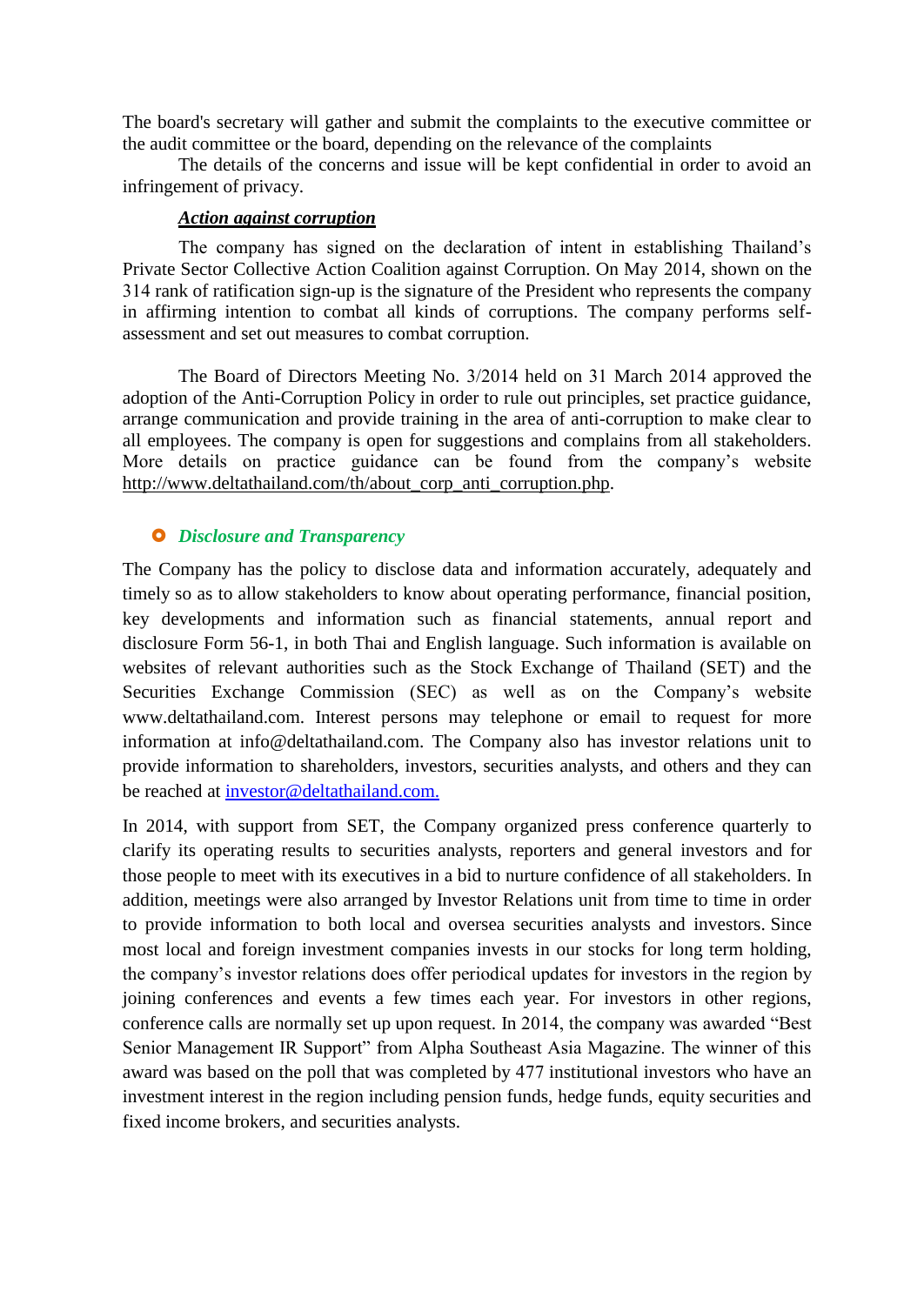# *Responsibilities of the Board*

#### Structure of the Board

The Board of Directors comprises nine directors; two of whom are executive directors and the other seven are non-exective director which three of independent directors are included, which accounts for one-third of the board. Qualifications of independent director have been set to meet the criteria ruled by the SEC. Currently, Chairman of the Board and the President are held by two individuals with clearly separated responsibilities. Roles and responsibility of the Board and management are also distinctively defined so as to ensure management transparency. (Please find details of the Board members and scope of duties in the section of Managerial Structure).

#### Director's Term of office

At the annual general meeting of shareholders, one-third of the directors or close to onethird must vacate from the office. A director who vacates from office by rotation is eligible for re-election. The meeting of shareholders may pass a resolution to remove any director prior to retirement by rotation by a vote of not less than three-fourths (3/4) of the number of shareholders attending the meeting and having the right to vote and having shares in aggregation not less than a half of the number of shares held by shareholders attending the meeting and having the voting rights and limit the number of terms for which an individual may serve as an independent director to a maximum of three consecutive terms. The first term started from 2015 AGM onward.

At the 2014 Annual General Meeting of Shareholders, the retired directors, Mr. Ming-Cheng, Wang, Mr. Anusorn Muttaraid and Professor Lee, Ji-Ren were re-appointed.

# **The Board of Directors' Authorization**

The Board of Directors is empowered to authorize various matters in accordance with the scope of authority stipulated by laws, the Company's Articles of Association and the shareholders' meeting resolutions. Such matters include defining and reviewing corporate vision, operating strategies, operating plans, risk management policy, annual budget and business plans, and medium-term business plan. Added to this is the defining of the target operating results, following up and assessing the operating results to ensure they are consistent with the plan, and overseeing capital expenditure, merger and acquisition, corporate spin-off, and joint venture deals.

### **Sub-Committee**

The Board of Directors appointed sub-committees to help study, scrutinize, and to give opinion on various matters. At present, there are four sub-committees including executive committee, audit committee, compensation committee and risk management committee with details as described below.

#### *Executive Committee*

The executive committee of the Company consists of 8 members as follows;

| <b>Name</b>             | <b>Position</b>                     |
|-------------------------|-------------------------------------|
| 1. Mr. Hsieh, Shen-Yen* | <b>Executive Committee Chairman</b> |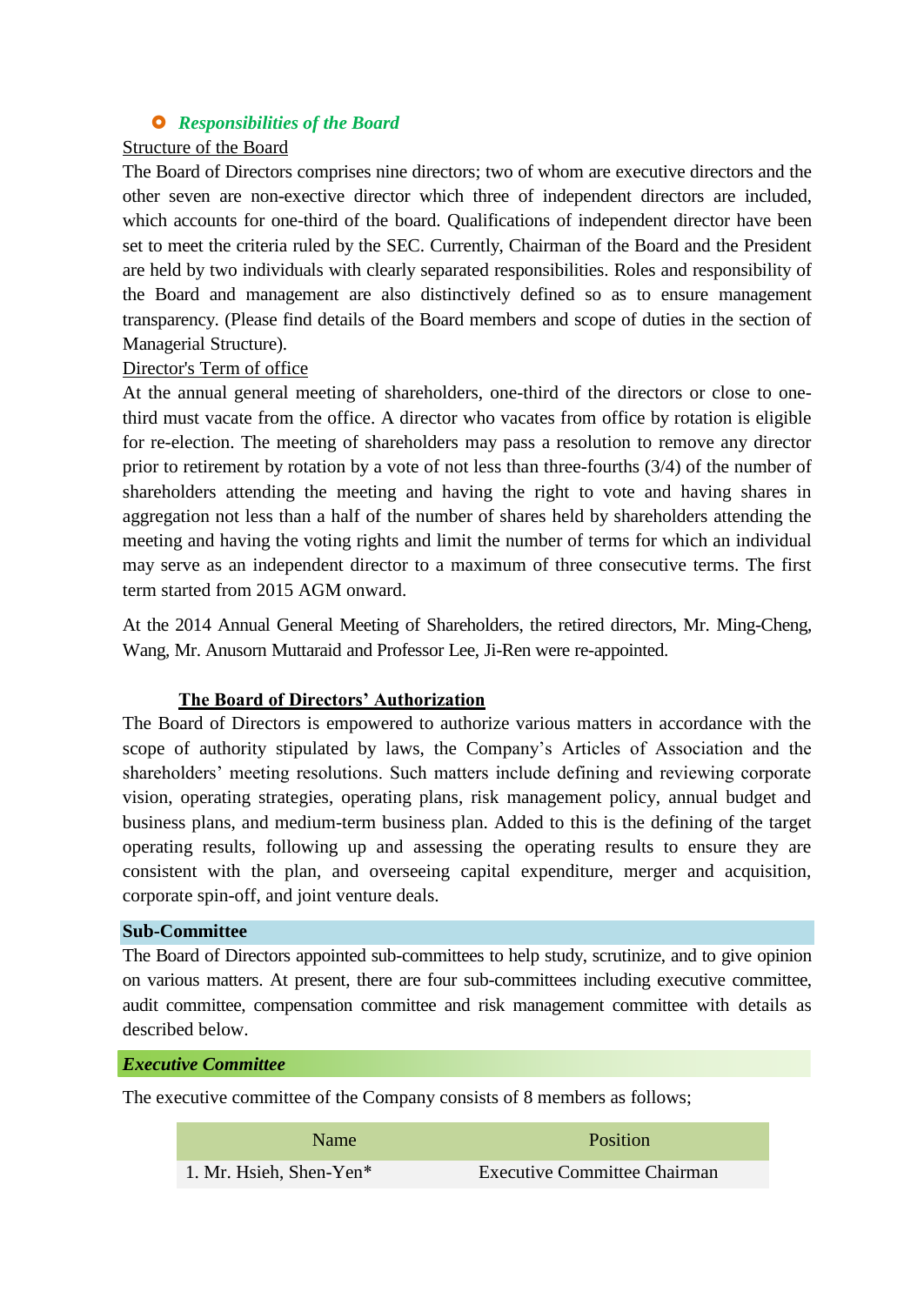| 2. Mr. Anusorn Muttaraid                                    | <b>Executive Committee Member</b> |  |  |  |
|-------------------------------------------------------------|-----------------------------------|--|--|--|
| 3. Mr. Yu, Po-Wen                                           | <b>Executive Committee Member</b> |  |  |  |
| 4. Mr. Vichai Saksuriya                                     | <b>Executive Committee Member</b> |  |  |  |
| 5. Mr. Sim, Kuik-Keong                                      | <b>Executive Committee Member</b> |  |  |  |
| 6. Mr. Chang Tsai-Hsing*                                    | <b>Executive Committee Member</b> |  |  |  |
| 7. Mr. Chung Chia Long*                                     | <b>Executive Committee Member</b> |  |  |  |
| * Being appointed by the Board of Director on 11 March 2014 |                                   |  |  |  |

Scope of Responsibilities of Executive Committee

- 1. To operate and manage the business of the Company in compliance with Company's objectives, Memorandum of Association, policies, regulations, notifications, orders as well as the resolution of the board of directors and/or shareholders' meeting.
- 2. To establish policies, business plan, directions, strategies, budget and the main organization structure and authority of each department within the Company including the organization chart in order to propose to the board of directors for its consideration and approval as well as to monitor and follow up the result of the operation of the Company to be in accordance with the policies.
- 3. To be eligible to do the following transactions with banks and to report these transactions to the board of directors in the following board meeting after execution of those transactions.
	- (a) Open or close bank accounts,
	- (b) Enter into any contract which is in the Company's normal course of business and/or any other transactions with banks or other financial institution for a total combined amount of not exceeding USD 50 million or equivalent in any other currencies per bank, in case there is a need to use any assets of the Company as collateral to support the banking facilities, approval of the board of director must be obtained,
	- (c) Issue corporate guarantee to support banking facilities granted to Subsidiaries for a total amount of not exceeding USD 50 million or equivalent in any other currencies per company.
	- (d) Renew banking facilities without any limit.
- 4. To be eligible to approve the investment in subsidiary companies for the amount of not exceeding USD 5 million or equivalent in any other currencies per company per project and in the aggregate amount, after combining all investments, of not more than USD 20 million or equivalent in any other currencies within a calendar year. Such investment transactions are required to report to the board of directors in the following board meeting
- 5. To be eligible to appoint, promote, transfer or discharge directors and/or executives of the subsidiary companies.
- 6. To authorize any one or more persons to perform any action under the supervision of the Executive Committee, or granting the power-of-attorney to such person (s) to perform any action within the specified time as the executive committee may think fit; provided, however, that the executive committee has the sole discretion to revoke or modify such designated person or power-of-attorney as the executive committee may think fit.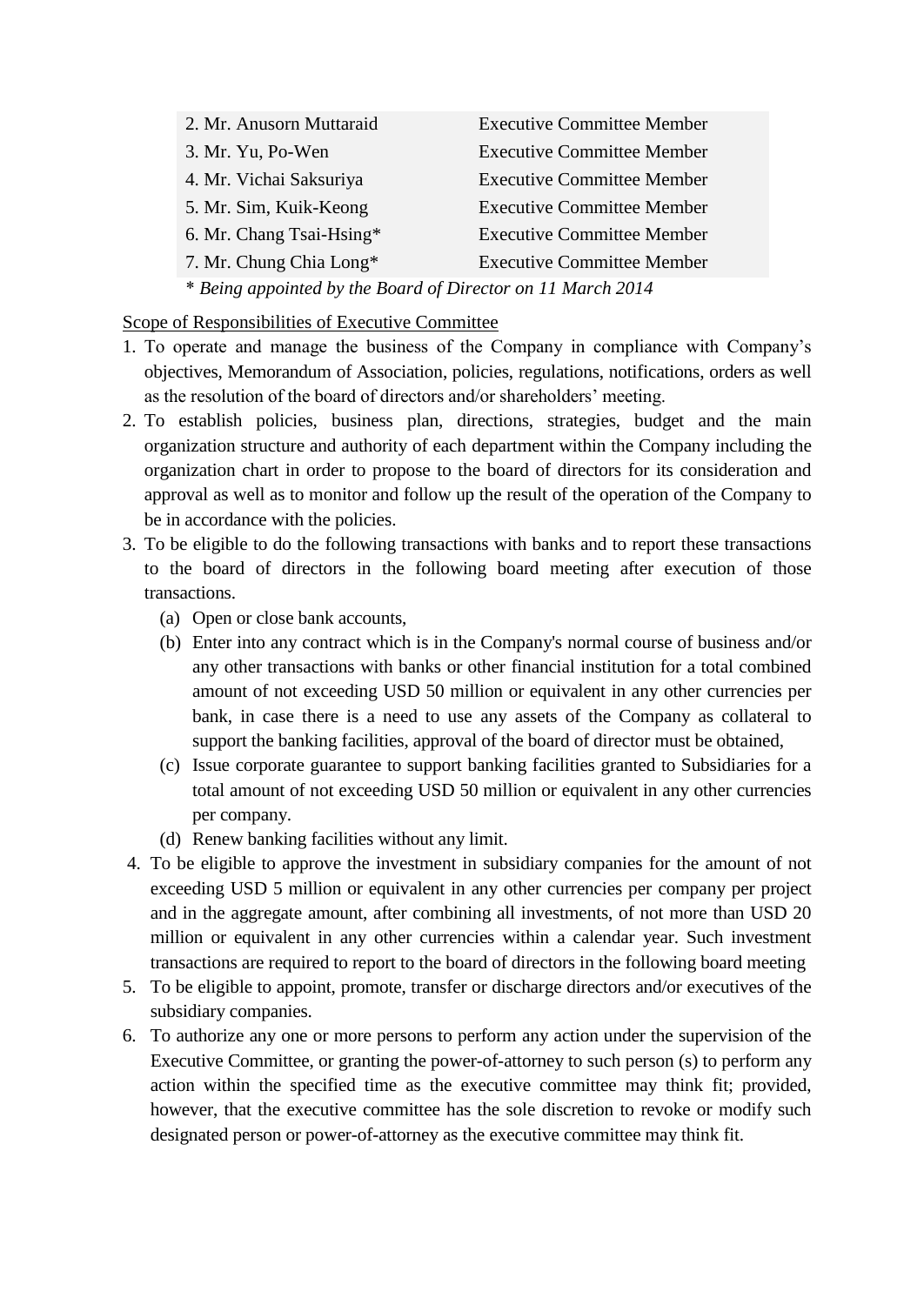For this purpose, no authorization will be enable a member of the executive committee under the power-of–attorney and/or his sub power-of-attorney to approve the transaction which may cause a conflict of interest between such attorney or any related person (as defined in the SEC Notification) as the one party and the Company or its subsidiary as the other party, unless it is granted in accordance with the Company's normal course of business as clearly identified.

7. To perform any other duties assigned by the board of directors.

### *Audit Committee*

The audit committee of the Company consists of 3 members and all the members are independent directors. Term of office shall follow the annual director election and qualifications and responsibilities of the Committee as prescribed by the SET. List of the members of the audit committee is shown below.

| Name                                                                                                                                | <b>Position</b>                    |  |
|-------------------------------------------------------------------------------------------------------------------------------------|------------------------------------|--|
| 1. Emeritus Professor Supapun Ruttanaporn <sup>®</sup>                                                                              | <b>Audit Committee Chairperson</b> |  |
| 2. Mr. Supat Limpaporn                                                                                                              | <b>Audit Committee member</b>      |  |
| 3. Prof. Lee, Ji-Ren**                                                                                                              | <b>Audit Committee member</b>      |  |
| Remark: * Being a director who is knowledgeable and experienced in reviewing Company's financial<br>statements appointed since 2004 |                                    |  |

*\*\* Being a Strategy and Management professor of National Taiwan University*

# Qualifications of Audit Committee:

- 1. All members must be independent director.
- 2. Not being a director who is authorized by the board of directors to make decisions relating to the operations of the company, its parent company, its subsidiary, its associated company, its parallel subsidiary company or potential conflicting person.
- 3. Not being a director of a parent company, subsidiary or parallel subsidiary company which is a listed company.
- 4. Having duties and responsibilities according to the SET's rules.
- 5. Having sufficient knowledge and experience to perform his/her duties as a member of the audit committee provided that at least one member of the audit committee must have sufficient knowledge and experience to review the reliability of the financial statements.
- 6. Being appointed by the Board or shareholders meeting.

# Scope of Responsibilities of Audit Committee:

- 1. To review the company's financial reporting to ensure that it is accurate and the disclosure is adequate;
- 2. To review that the company employs appropriate and efficient internal control system and internal audit. To determine the independence of the internal audit unit as well as to approve the appointment, transfer and dismissal of the chief of the internal audit unit or any other unit in charge of the internal audit;
- 3. To review that the company complies to the law on securities and exchange, the regulations of the SET and other laws related to the company business;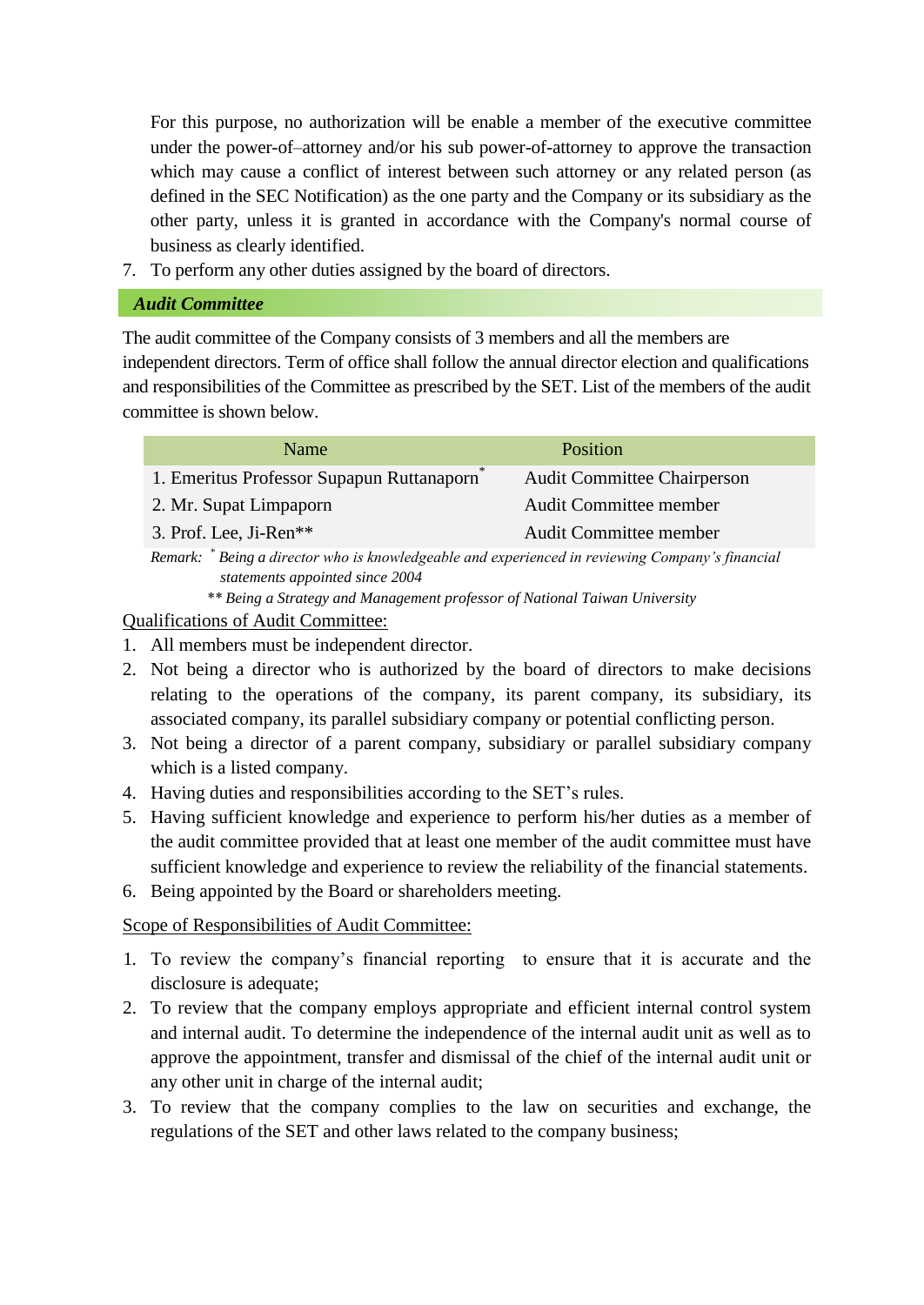- 4. To consider the capability and the independence of an external auditor and propose to be appointed as the Company's auditor including the audit fee, as well as to attend a nonmanagement meeting with the auditor at least once a year;
- 5. To review the Connected Transactions or the transactions that may lead to conflicts of interests, that they are complied with the SEC laws and regulations, and to ensure that they are reasonable and yield the highest benefit to the company;
- 6. To report the governance activities of the Audit Committee in the company annual report, which must be signed by the chairman of the Audit Committee. The report has to consist of at least the following information:
	- (a) An opinion on the accuracy, completeness and reliability of the company financial reports,
	- (b) An opinion on the adequacy of the company internal control system,
	- (c) An opinion on the compliance with related laws i.e. the Securities and Exchange Act, the SET regulations, or the laws relating to the business of the company,
	- (d) An opinion on the suitability of the external auditor,
	- (e) An opinion on the connected transactions or the transactions that may lead to conflicts of interest,
	- (f) The number of Audit Committee meetings, and the attendance of such meetings by each committee member,
	- (g) An overall opinion or comment of the Audit Committee in performing its duties as specified in the audit committee charter.
	- (h) Other transactions the Audit Committee opines that should be known to the shareholders and general investors, under the scope of duties and responsibilities assigned by the company board of directors.
- 7. To do any other matters assigned by the board of directors of which the Audit Committee agrees.

#### *Compensation Committee*

The Compensation Committee consists of 3 members, 2 independent directors and 1 executive director in charge of human resources function. Term of office shall follow the annual director election. List of the members of the compensation committee is shown below.

| Name                              | Position                                                    |
|-----------------------------------|-------------------------------------------------------------|
| 1. Mr. Supat Limpaporn            | Compensation Committee Chairman (Independent Director)      |
| 2. Prof. Lee, Ji-Ren <sup>*</sup> | <b>Compensation Committee Member (Independent Director)</b> |
| 3. Mr. Anusorn Muttaraid          | Compensation Committee Member (Human Resources &            |
|                                   | <b>Administration Director</b> )                            |

Scope of Responsibilities of Compensation Committee:

- 1. Appraise the performances of the president and the Executives level 10 and up annually.
- 2. Determine the remuneration of the directors of the company and members of subcommittee, which would include monthly remuneration, meeting allowance, annual bonus and other benefits in terms of both financial and/or non financial, with fair and reasonable principles and package structure and submit it to the board of directors and shareholders for approval.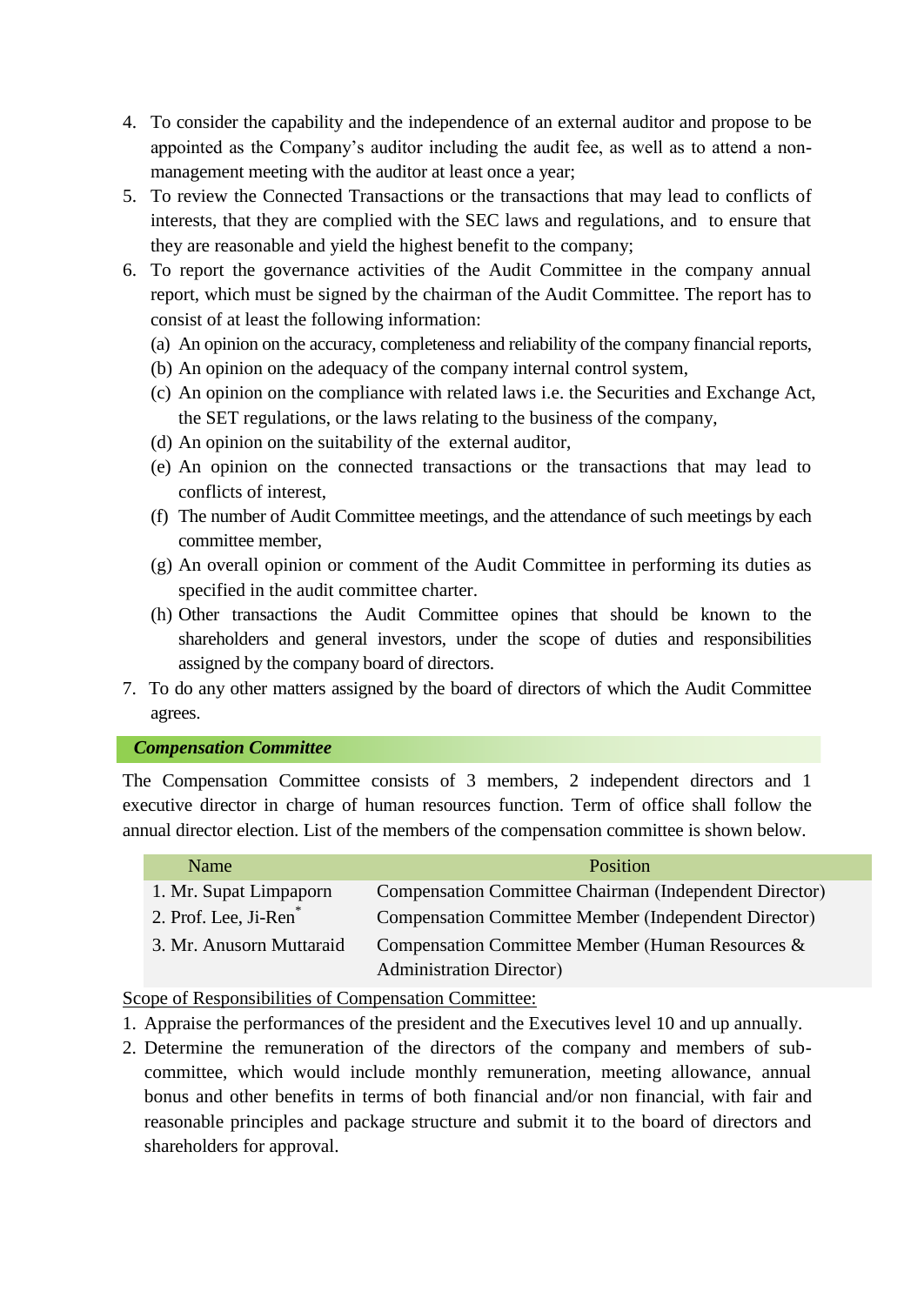- 3. Determine the remuneration policy of the Company's president and the Executives level 10 and up which would include salary, annual bonus and/or other benefits in terms of both financial and/or non financial, with fair and reasonable principles and package structure and submit it to the board of directors for approval.
- 4. Review the remuneration policy of directors, committee President and the Executives level 10 and up based on their performances, the company's performances and best practice in the market and/or among the listed companies in Thailand's stock exchange.
- 5. Perform any other duties assigned by the board. To perform the assigned job, the compensation committee may seek advice or opinion from the relevant independent professionals as necessary and appropriate. Compensation committee may also need to attend training or seminar with the purpose to enhance knowledge and capability in performing their job at the expense of the Company.

#### *Risk Management Committee*

Risk management committee consists of 10 members as follows;

| Name                     | Position                           |
|--------------------------|------------------------------------|
| 1. Mr. Hsieh, Shen-Yen   | Risk Management Committee Chairman |
| 2. Mr. Anusorn Muttaraid | <b>Risk Management Committee</b>   |
| 3. Mr. Yu, Po-Wen        | <b>Risk Management Committee</b>   |
| 4. Mr. Vichai Saksuriya  | <b>Risk Management Committee</b>   |
| 5. Mr. Sim, Kuik-Keong   | <b>Risk Management Committee</b>   |
| 6. Mr. Chen, Chi-Chen    | <b>Risk Management Committee</b>   |
| 7. Mr. Chen, Chin-Ming   | <b>Risk Management Committee</b>   |
| 8. Mr. Basile Margaritis | <b>Risk Management Committee</b>   |
| 9. Mr. See Kai Mun       | <b>Risk Management Committee</b>   |
| 10. Mr. Chung-I, Tam     | <b>Risk Management Committee</b>   |

Scope of Responsibilities of the Risk Management Committee:

- 1. Establish risk management procedures.
- 2. Implement risk management, to delegate the risk management to their respective managers.
- 3. Develop and review strategic risk management plans
- 4. Quarterly and/or annually and/or any time that is necessary report to the Board or to the Audit Committee as assigned by the Board.
- 5. Monitor and continuously improve risk management.
- 6. The committee may seek advice from relevant professional consultant in some cases

#### Selection of Directors and Independent Directors

Since the director is one of the most important positions, the board of director, therefore, is of the opinion that the selection should be performed by itself and considered not to establish the nomination committee. The board is responsible for the search, selection and nomination of the qualified candidate to be director or member of any committee. The director selection are considered whether that person knowledgeable and experience in area such as accounting, finance, management, strategy, including skill individual and expertise in line with the Company business without restrictions on gender and race in order to have board diversity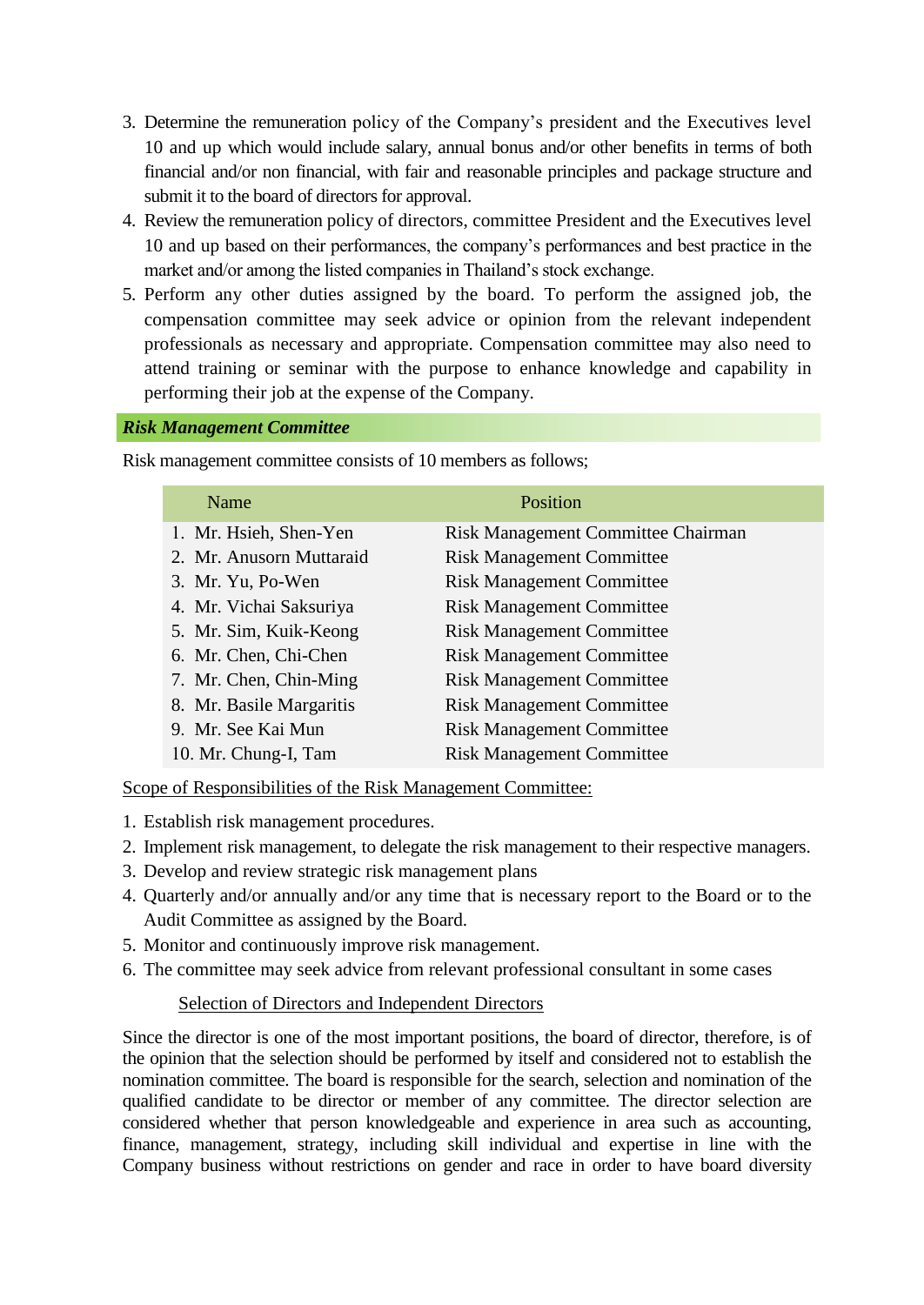structure and firmed company. This is to achieve business objectives under management according to the principles of good corporate governance standards. Currently, the Company has provided the opportunity to the shareholder to nominate the candidates to be directors of the Company with basic qualifications set forth in the Company's Website. The board will consider and approve selecting the candidate by the majority votes of the board meeting. After selected, the board shall nominate such candidate to the shareholders' meeting for approval.

# Qualifications of Director

- 1. A director shall have qualifications and shall not have prohibited characteristics as specified in the law on public limited companies, as well as shall not have characteristics indicating a lack of appropriateness in respect of trustworthiness in managing business whose shares are held by public shareholders as specified in the notification of SEC.
- 2. Professional ethics and excellent career profile.
- 3. Knowledge or experience in business administration, especially in electronics, telecommunications, finance and accounting or any other areas, as the board deems appropriate.
- 4. Able to participating in all board's meetings and shareholders' meetings (except in case of emergency).
- 5. Other qualifications that the board may later consider appropriate or are required by law.

# Qualifications of Independent Director

Qualifications of independent director (ID) have been defined based on the requirement of Office of Securities and Exchange Commission as follows:

- 1. Not holding shares exceeding 1% of the total shares with voting rights of the company, its parent company, its subsidiary, its associated company, or potential conflicting person provided that any shares held by his or her Related Person must be taken into account.
- 2. Not being nor having been an executive director, employee, officer, monthly paid advisor or controlling person of the company, or its parent company, its subsidiary, its associated company, its parallel subsidiary company or potential conflicting person with the company except that he/she has no such characteristic for at least two years before becoming an independent director.
- 3. Not being a person related by blood or by registration under laws as father, mother, spouse, sibling and child, including spouse of child of executive, major shareholder, controlling person, or such other person who will be nominated to take up the position of executive or controlling person of the company or its subsidiary.
- 4. Not having nor having had any business relationship with the company, its parent company, its subsidiary, its associated company or potential conflicting person as might interfere with his/her use of independent discretion, including not being nor having been a major shareholder, a director who is not an independent director, or an executive of a person who has a business relationship with the company, its parent company, its subsidiary, its associated company or potential conflicting person except that he/she has no such characteristic for at least two years before becoming independent director. Details of business relations are summarized as follows: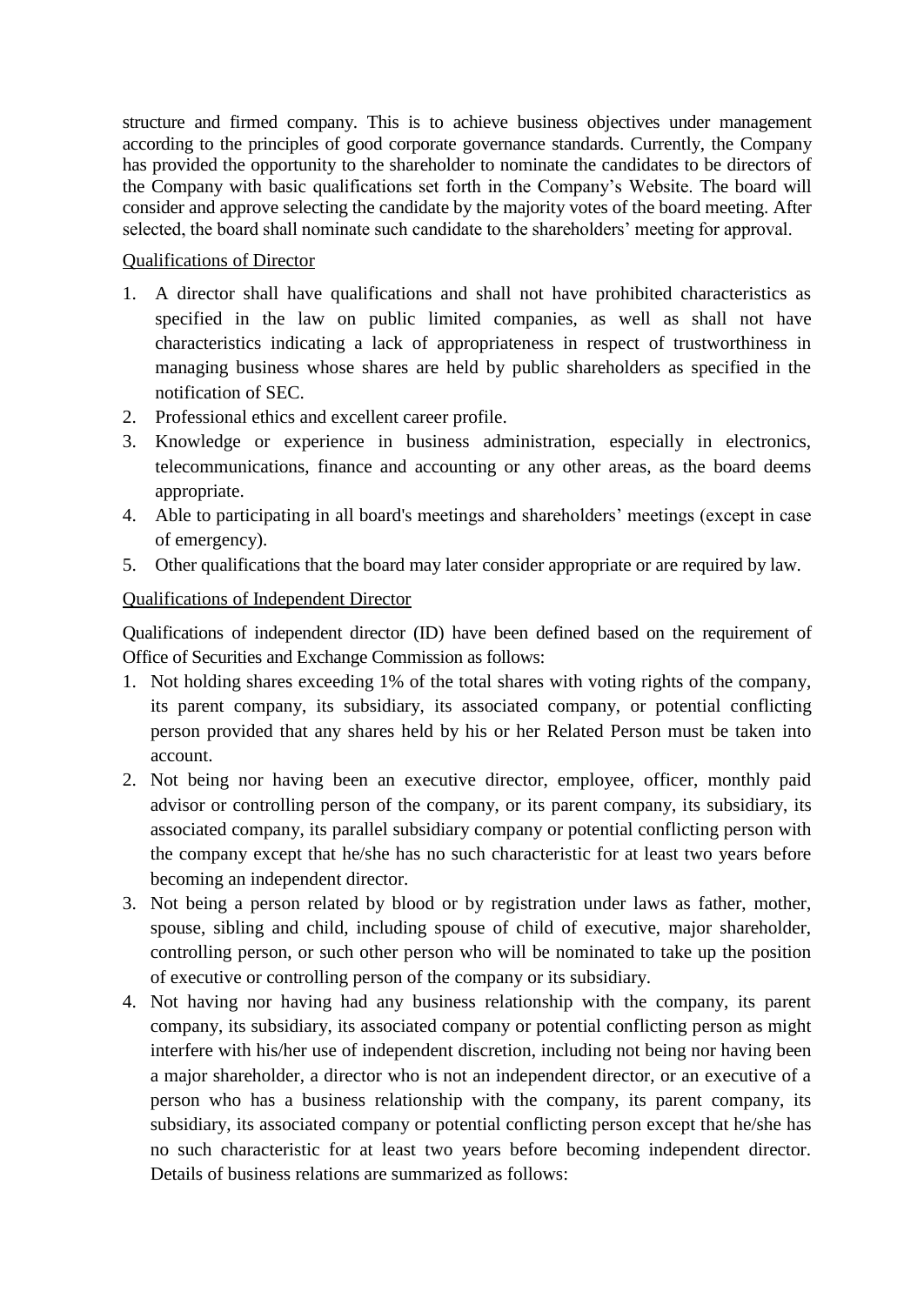#### 4.1 Professional advisor

- 4.1.1 Not being an auditor for any cases
- 4.1.2 Not being the advisors (such as legal advisor, financial advisor, appraiser or others) with value of transactions of greater than 2 million Baht per year
- 4.2 Other business relationship
	- 4.2.1 Scope of business covers normal business transaction, rental or lease of immovable property transaction, asset or service transaction, and financial assistance transaction.
	- 4.2.2 Not having business relationship with the value of transactions of 20 million Baht or more or 3% or more of its net tangible assets, whichever is lower (including transactions undertaken with the same person in 6 months).
	- 4.2.3 For existing independent director, any case deemed to be necessary and appropriate and not be a regular case, the board of directors with the unanimous resolution may except the transaction which exceeding the above value. In such case, the business transaction is required to be disclosed in the registration statement, Form 56-1, and annual report. If the independent director will be re-appointed for another term, such relationship or transaction must also be disclosed in the notice of meetings.
- 5. Being a director whom is not appointed as a representative to safeguard interests of the company's directors, majority shareholders or shareholders who are related to the company's major shareholders.
- 6. Not having any other characteristics which make it incapable of expressing an independent opinion with regard to the company's operations.
- 7. An independent director who satisfies qualification specified in 1 to 6 above may be empowered by the board to make decision in normal business operation provided that the decision process is in form of collective decision.

# Appointment of Directors

After consideration and selection of the qualified candidate, the board of directors will nominate such person to the shareholders' meeting for approval based on the Article of Association of the Company, an appointment of director is made through a majority vote of shareholders meeting. One share shall count for one vote and each shareholder shall exercise all the votes he has to appoint the nominated person or nominated persons to be director on a person-by-person basis or en bloc basis, provided that he cannot divide his vote to any person to any or in the basis extent vote for nominated persons but the votes are indivisible. The person obtaining the most votes in descending order shall be elected as directors equal to the number of directors required. In the event that persons receiving votes in respective orders receive equal votes and the number of position exceed the positions required, the chairman of the meeting shall have a casting votes.

# The Orientation for New Director

The Company sets up an orientation for new director which include a briefing on the Company business on top of its operations and plant visits conducted by Management. Subsequently, summary of the Board of Director's roles and responsibilities, Listed company Director's handbook and Company's information in detail will be presented by Corporate Secretary.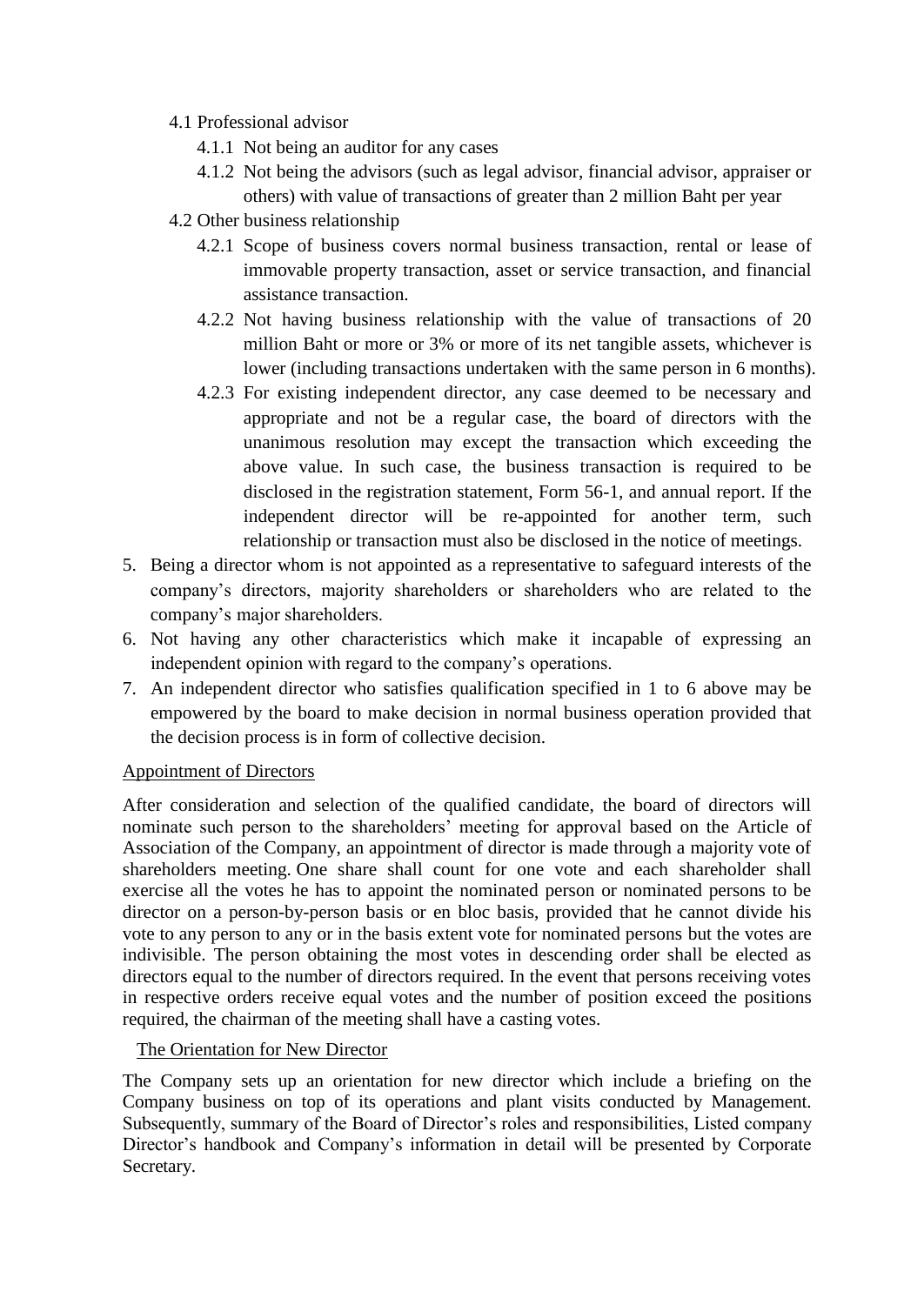#### Directorship in other Companies

To ensure the director's efficient performance and in compliance with Corporate Governance Principles, the board of directors requires that

- 1. Each director may retain the office of director in, apart from the Company, other five listed companies as a maximum except being the director of the subsidiaries.
- 2. President is not permitted to be the director of the other listed company except being the director of the subsidiaries. Moreover, before participating as board director of any other company must first seek approval from the board of directors.

The Company's executive directors and top management are encouraged to be the director of subsidiaries for purposes of the group's working efficiency and policy consistency.

#### The Board's Meeting

The Company schedules the board meeting at least four times a year or on a quarterly basis. An extraordinary meeting may be arranged when there is an issue to consider. The regular meeting date will be set in advance for the entire year. At least seven days prior to the meeting date which shall be not less than 5 days, the Company will send out invitation letter with agenda to all directors, In case of emergency, invitation letter may be less than seven days. Each director is free to propose agenda. Company secretary has duties to arrange the meeting, take care and give suggestion to ensure that the meeting is in compliance with all relevant laws and regulations, minutes of meeting will be put in writing, and those endorsed by the Board are kept as evidence at the Company's office.

Meeting Attendance of directors in 2013 as follows; Unit: Times

| Name                               | Board of<br><b>Directors</b> | Audit<br>Committee | Compensation<br>Committee | <b>AGM</b> |
|------------------------------------|------------------------------|--------------------|---------------------------|------------|
| No. of total meetings held         | 6                            | 6                  | 3                         | 1          |
| Mr. Ng Kong Meng                   | 6/6                          | n/a                | n/a                       | 1/1        |
| Mr. Ming-Cheng Wang                | 6/6                          | n/a                | n/a                       | 1/1        |
| Mr. Hsieh, Shen-Yen*               | 6/6                          | n/a                | n/a                       | 1/1        |
| Mr. Hsieh, Heng-Hsien              | 6/6                          | n/a                | n/a                       | 1/1        |
| Mr. Chu, Chih-Yuan                 | 6/6                          | n/a                | n/a                       | 1/1        |
| Mr. Anusorn Muttaraid              | 5/6                          | n/a                | 3/3                       | 1/1        |
| Emeritus Prof. Supapun Ruttanaporn | 6/6                          | 6/6                | n/a                       | 1/1        |
| Mr. Supat Limpaporn                | 6/6                          | 6/6                | 3/3                       | 1/1        |
| Prof. Lee, Ji-Ren **               | 3/6                          | 3/6                | 0/3                       | 1/1        |

*\* Prof. Lee, Ji-Ren had teleconference in audit committee meeting 3 meetings and compensation committee meeting 3 meeting.*

#### The Quorum for voting

The board of directors had considered additional policy constituting the quorum at the time of vote of the board of director meeting by requiring the quorum not less than two third of the total number of directors. This included the case if the director is not able to attend the meeting in person. The conference call is allowed to constitute the quorum. However, the meeting quorum is still required to comply with the Company's Articles of Association that at the meeting of the board of directors, there shall be not less than one half of the total number of directors attending the meeting in order to constitute a quorum.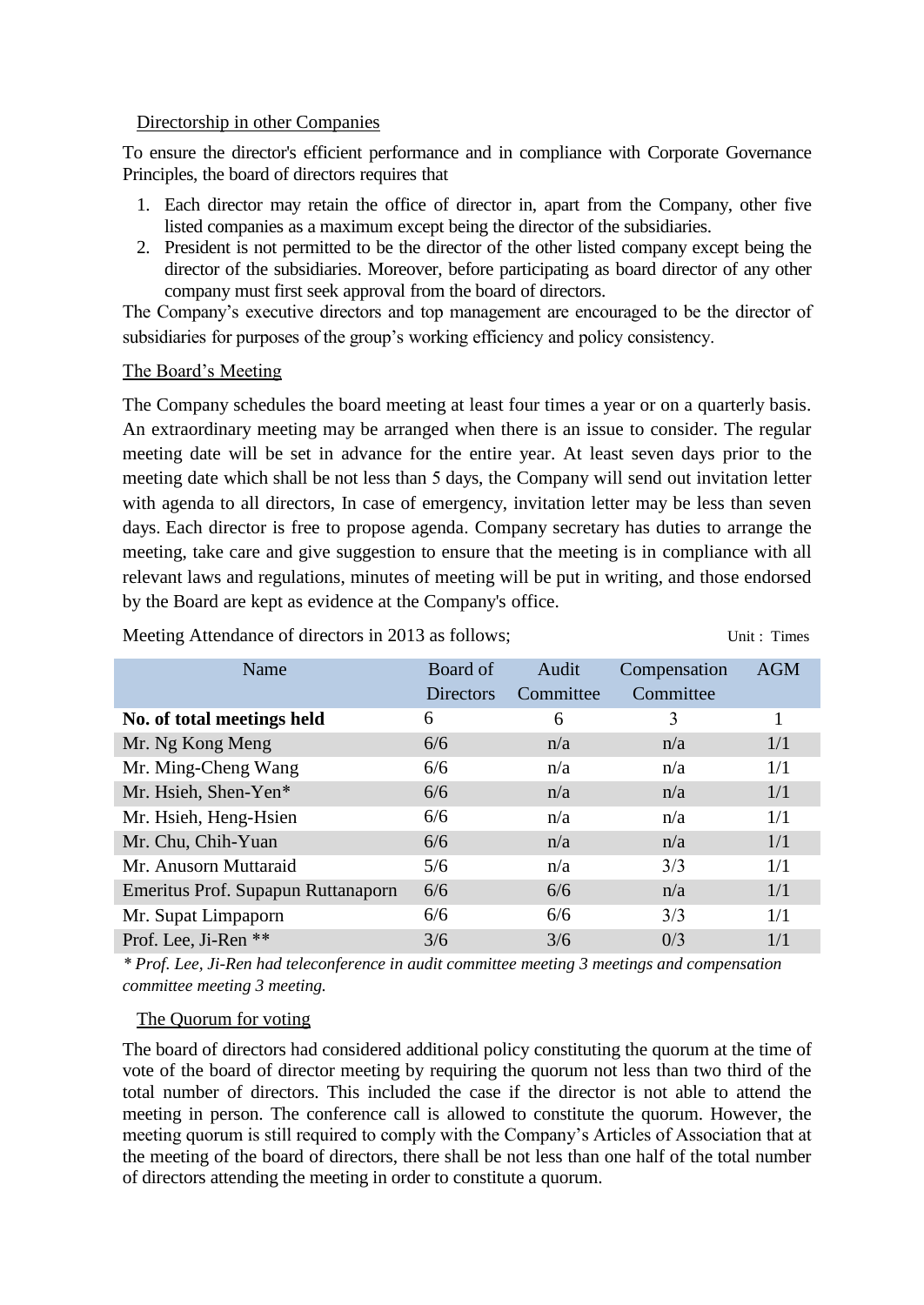#### The meeting without attendance of management

The independent directors may hold a meeting without attendance of management as it sees appropriate. Normally, meeting of the Audit Committee is held without executive participation. The Company's auditor generally attends the Audit Committee meeting on a quarterly basis when reviewing financial statements. In some circumstances, the Audit Committee may request particular executive to clarify issue as it sees fit.

# Board Self-assessment

The board will arrange its self assessment once a year to evaluate its overall and individual performance and also to enhance a better understanding and cooperation among all members with item follows:

Overall Board Self-Assessment

- 1) Structure and characteristics of the board
- 2) Roles and responsibilities of the board
- 3) Board meetings
- 4) The board's performance of duties
- 5) Relationship with management
- 6) Self-development of directors and executive development

Individual Board Self-Assessment

- 1) Knowledge and understanding of being a director and
- 2) Performance of director

# Sub Committee Self-assessment

- Audit Committee Assessment
	- 1) Understanding
	- 2) Work Performance
	- 3) Meeting
	- 4) Self development
	- 5) Performance evaluation

# Compensation Committee Assessment

- 1) Understand of core business objectives
- 2) Assessment of possible outcomes from decisions
- 3) Appreciation of potential risks
- 4) Quality of interaction with management
- 5) Rigor of debate
- 6) Quality of chairmanship
- 7) Members with appropriates skill and experience
- 8) Ongoing briefing and knowledge update
- 9) Structured and appropriate annual agenda
- 10) Regular, appropriately timed and well-attended meetings
- 11) Access to relevant, concise and timely information
- 12) Assumption of responsibility for content of the published compensation report

# Performance Assessment of the President

The Board assigns the compensation committee to determine and propose Key Performance Indicators (KPI) of the President. The KPI must be approved by the board and be reviewed annually. Appraisal results will be submitted to the Board on a quarterly basis.

# Training for the Board and Management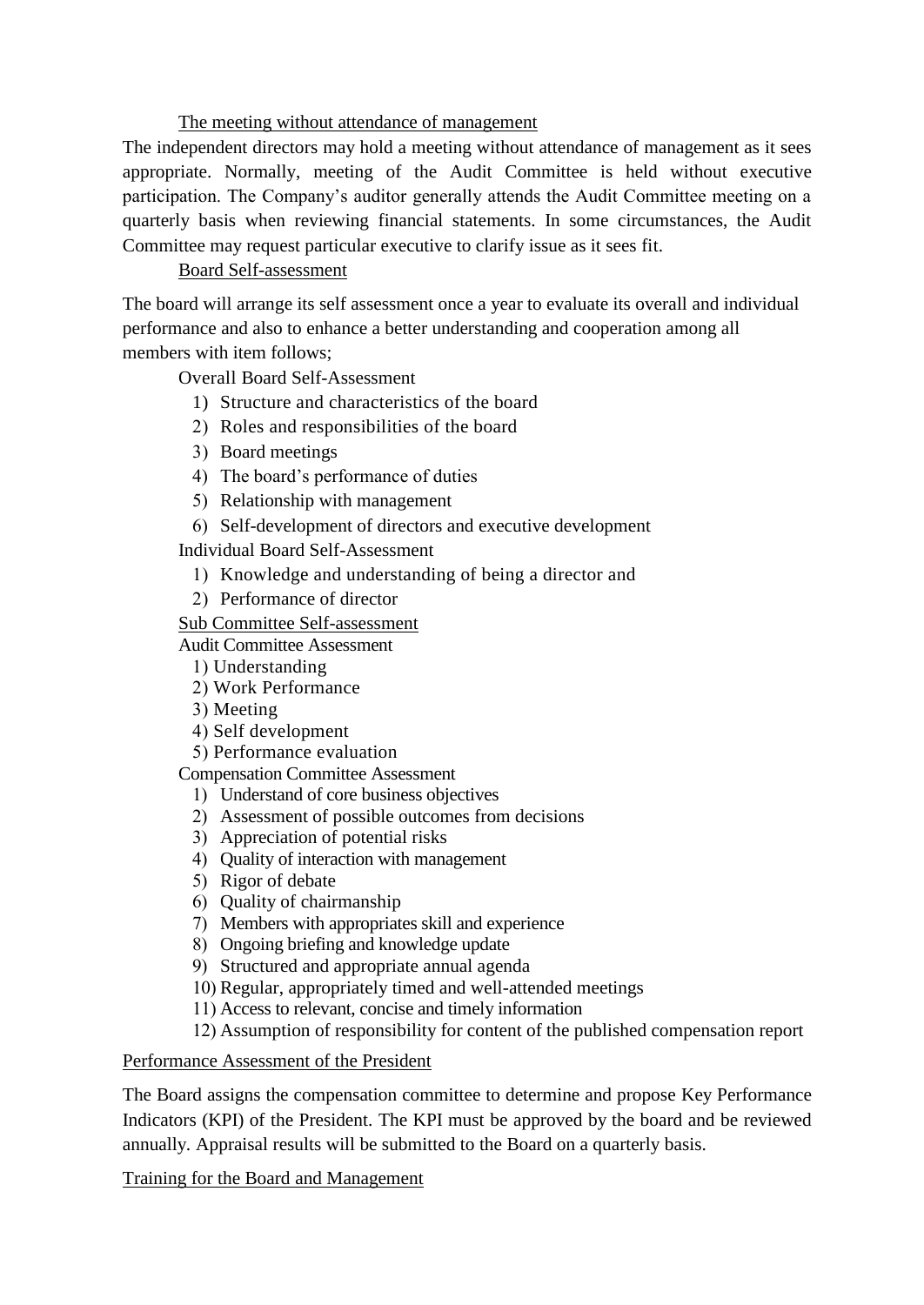The Company has a policy to encourage directors, executives and the Company secretary to continuously train on good corporate governance, both organized internally or externally by relevant institutions such as the SET, the SEC and the Thai Institute of Directors Association (IOD).

In 2014, Mr.Hsieh, Shen-Yen, the President joined of the Director Accreditation Program (DAP) of Thai Institute of Directors Association

#### Succession plan/ Talent Pool Management

The company adopted Talent Pool Management for succession planning as it does not only offer flexibility in recruiting the suitable person but also well support dynamic business strategy rather than the traditional plan that tend to be more towards specific individual. With talent pool management, candidates can be from both internal and external. This project has continuing progress in obtaining sufficient qualified candidates.

The Board of Directors has established a Talent Pool Management Committee to select, groom, and develop the potential candidate for key positions that aligns with the company's five-year strategic and operational plans. At present, the company is now in the process of planning development the recruited potential personnel.

#### Supervision of Subsidiary and Associated companies

The Board of Directors has assigned the Executive Committee to supervise the operations of the subsidiary and associated companies. The Executive Committee has a certain authority to make investment in subsidiaries and associate and may assign some directors or top executives of the Company and/or appoint some local people to participate in the board of directors or management of its subsidiaries or associates in order to support the management and determine business policies and direction. After appointed, the Executive Committee will report such appointment to the Board of Directors for their acknowledgement. However, if the investment amount exceeds the granted authority, the Executive Committee is required to seek for Board's approval.

The supervision and monitoring have been further done through the implementation of ERP solutions which effectively gathers and provides important information including finance, accounting and other information, to support the management, controlling and monitoring the operations of those subsidiaries and associates. Furthermore, Treasury and Investment Section of the Company also actively participate in monitoring and supporting the sourcing of fund, capital increase and reduction by seeking approval from the Executive committee or Board of Directors. And as almost all of the companies in the group are wholly owned subsidiaries, there would be no connected transactions occurred. In case there might be some transactions with the other related companies in Delta group, those subsidiaries have been instructed that prior approval from the Company's Executive Committee or Board of Directors is required and it is also required to comply with the relevant SET or SEC's requirements.